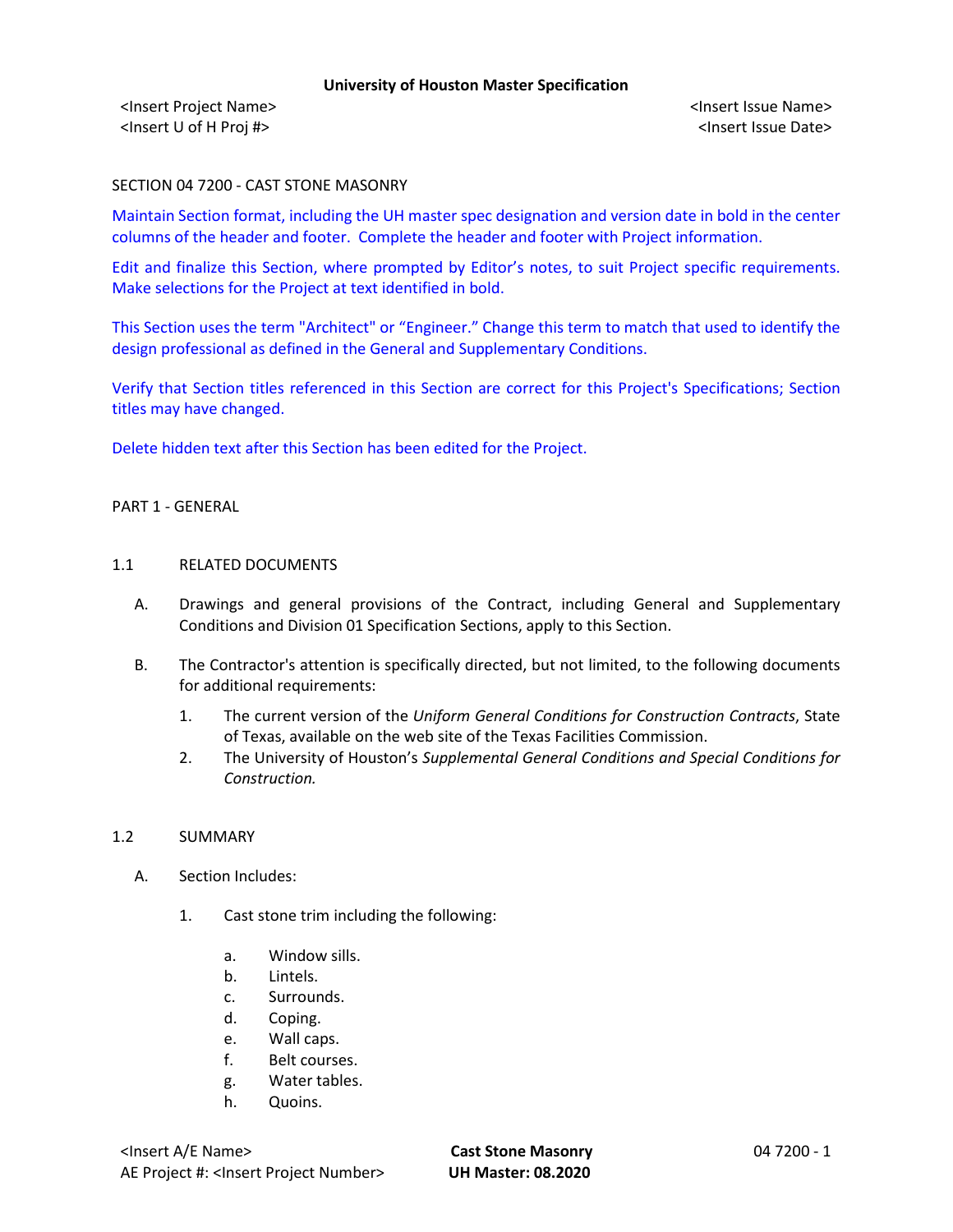<Insert Project Name> <Insert Issue Name> <Insert U of H Proj #> <Insert Issue Date>

- i. Pilasters.
- j. Column covers.
- k. Medallions.
- 2. Cast stone steps.
- 3. Cast stone bollards.
- 4. Cast stone benches.
- 5. Cast stone curbing.

#### 1.3 ACTION SUBMITTALS

- A. Product Data: For each type of product indicated.
	- 1. For cast stone units, include construction details, material descriptions, dimensions of individual components and profiles, and finishes.

## Retain paragraph and associated subparagraphs below if Project is to be LEED v4 certified.

- B. LEED Submittals (Projects authorized for LEED certification only):
	- 1. Building Product Disclosure and Optimization Sourcing of Raw Materials:
		- a. Leadership Extraction Practices
			- 1) Extended Producer Responsibility (EPR): Submit documentation indicating that manufacturers have a take back or recycling program for the product purchased.
			- 2) Recycled Content: For products having recycled content, indicate percentages by weight of post-consumer and pre-consumer recycled content.
				- a) Include statement indicating costs for each product having recycled content.
		- b. Sourcing of Raw Materials: For products that are required to comply with requirements for regional materials, indicating location of material manufacturer and point of extraction, harvest, or recovery for each raw material.
			- 1) Include statement indicating distance to Project, cost for each regional material and the fraction by weight that is considered regional
			- 2) Product Certificates: For materials manufactured within 100 miles of Project, indicating location of material manufacturer and point of extraction, harvest, or recovery for each raw material. Include distance to Project and cost for each raw material.

2. Laboratory Test Reports: For installation adhesives, indicating compliance with requirements for low-emitting materials.

- C. Shop Drawings: Show fabrication and installation details for cast stone units. Include dimensions, details of reinforcement and anchorages, if any, and indication of finished faces.
	- 1. Include building elevations showing layout of units and locations of joints and anchors.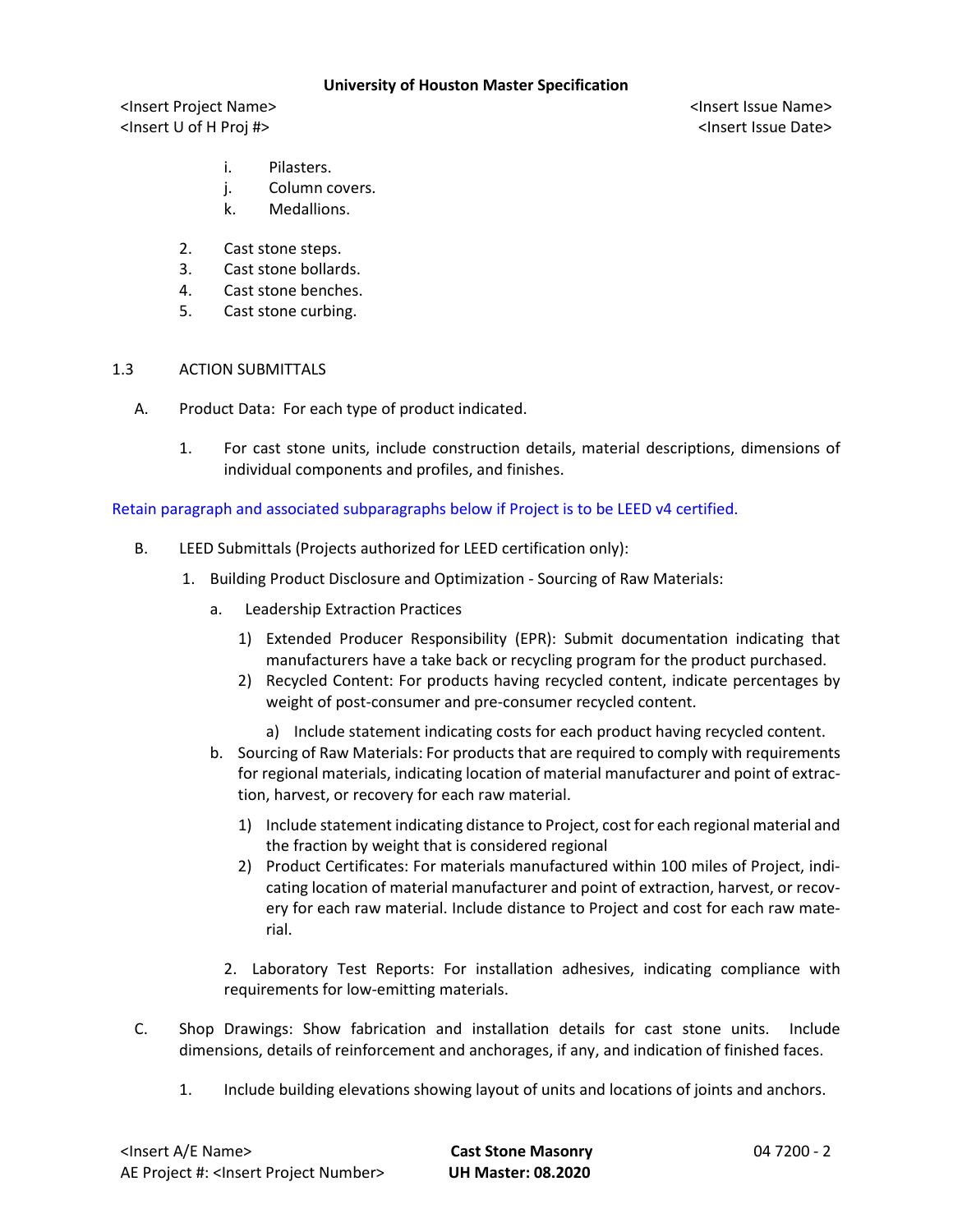<Insert Project Name> <Insert Issue Name> <Insert U of H Proj #> <Insert Issue Date>

- D. Samples for Initial Selection: For colored mortar. 1. Approved Samples may be installed in the Work.
- E. Samples for Verification: For each color and texture of cast stone required. 1. Provide samples 10 inches square by three inches thick.
- F. Accessories: Submit 3 samples of each type of anchor, fastener, or other accessory required for installation.

# 1.4 INFORMATIONAL SUBMITTALS

- A. Qualification Data: For manufacturer and testing agency.
- B. Material Test Reports: For each mix required to produce cast stone, based on testing according to ASTM C 1364.
	- 1. Provide test reports based on testing within previous two years.

Retain paragraph and associated subparagraphs below if Project is to be LEED v4 certified.

- C. LEED Informational Submittals:
	- 1. Building Product Disclosure and Optimization Sourcing of Raw Materials:
		- a. Raw Material Sources and Extraction Reporting: Submit Raw materials supplier corporate Sustainability Reports (CSRs); documenting responsible extraction; including extraction locations, long term ecologically responsible land use, commitment to reducing environmental harms from extraction and manufacturing processes, and a commitment to meeting applicable standards or programs that address responsible sourcing criteria.
			- 1) Submit manufacturers' self-declared reports.
			- 2) Submit third party verified corporate sustainability reports (CSR) using one of the following frameworks:
				- a) Global Reporting Initiative (GRI) Sustainability Report
				- b) Organization for Economic Co-operation and Development (OECD) Guidelines for Multinational Enterprises
				- c) UN Global Compact
				- d) ISO 26000
				- e) USGBC approved program.
	- 2. Building Product Disclosure and Optimization Material Ingredients
		- a. Material Ingredient Optimization: Submit manufacturer's Environmental Product Declaration (EPD) or at least one of the following:
			- 1) GreenScreen V1.2 Benchmark: Third party report prepared by a licensed GreenScreen List Translator, or a full GreenScreen Assessment.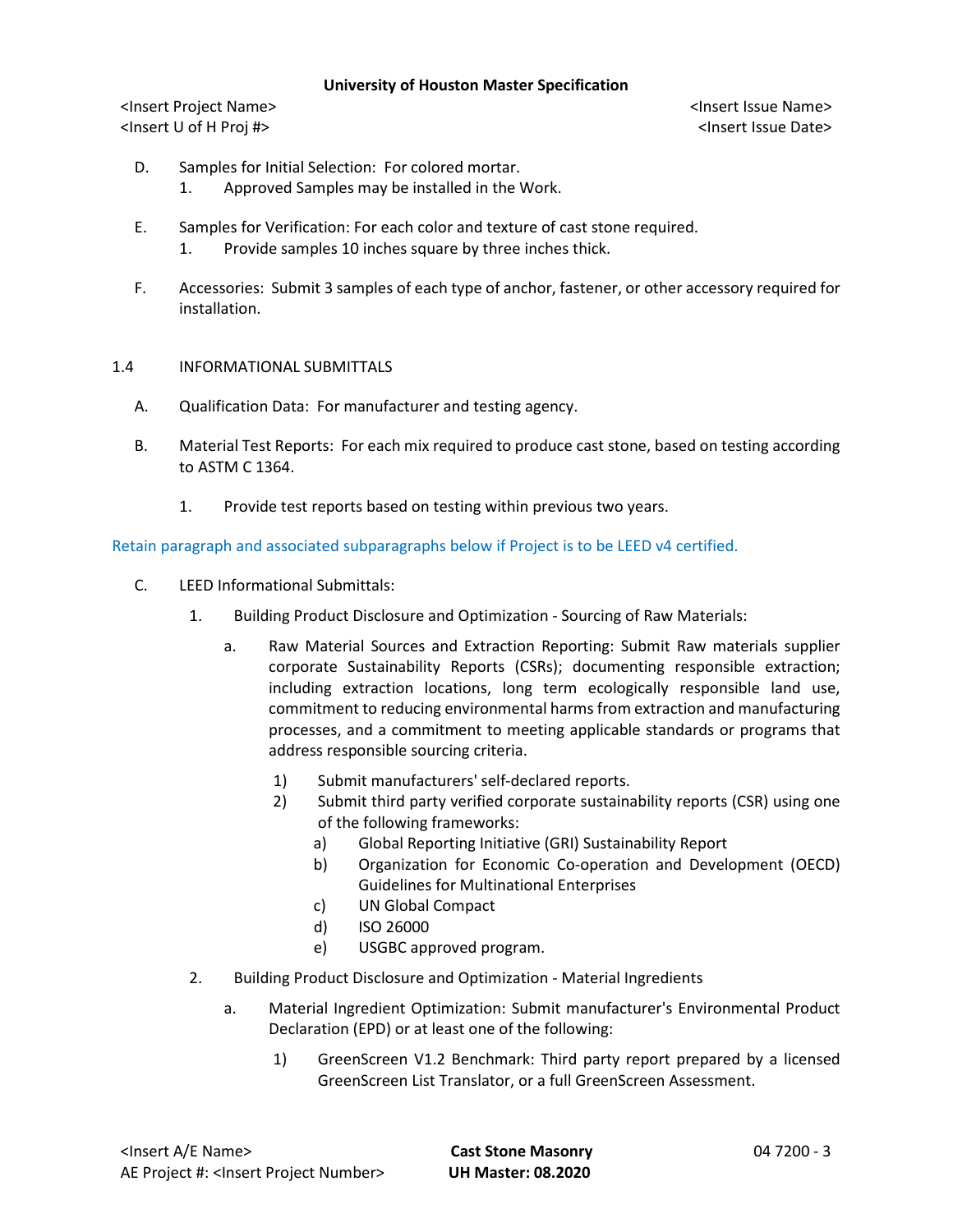<Insert Project Name> <Insert Issue Name> <Insert U of H Proj #> <Insert Issue Date>

- 2) Cradle to Cradle: Manufacturer's published literature for the product bearing the Cradle to Cradle logo.
- 3) International Alternative Compliance Path REACH Optimization
- 4) Declare: Manufacturer's completed Product Declaration Form
- 5) Other programs approved by USGBC
- b. Product Manufacturer Supply Chain Optimization: Submit documentation from manufacturers for products that go beyond material ingredient optimization as follows:
	- 1) Are sourced from product manufacturers who engage in validated and robust safety, health, hazard, and risk programs which at a minimum document at least 99 percent (by weight) of the ingredients used to make the building product or building material, and
	- 2) Are sourced from product manufacturers with independent third party verification of their supply chain that at a minimum verifies:
		- a) Processes are in place to communicate and transparently prioritize chemical ingredients along the supply chain according to available hazard, exposure and use information to identify those that require more detailed evaluation
		- b) Processes are in place to identify, document, and communicate information on health, safety and environmental characteristics of chemical ingredients
		- c) Processes are in place to implement measures to manage the health, safety and environmental hazard and risk of chemical ingredients
		- d) Processes are in place to optimize health, safety and environmental impacts when designing and improving chemical ingredients
		- e) Processes are in place to communicate, receive and evaluate chemical ingredient safety and stewardship information along the supply chain
		- f) Safety and stewardship information about the chemical ingredients is publicly available from all points along the supply chain.

# 1.5 QUALITY ASSURANCE

- A. Manufacturer Qualifications: A qualified manufacturer of cast stone units similar to those indicated for this Project, that has sufficient production capacity to manufacture required units, and is a plant certified by the Cast Stone Institute the Architectural Precast Association or the Precast/Prestressed Concrete Institute for Group A, Category AT.
- B. Testing Agency Qualifications: Qualified according to ASTM E 329 for testing indicated.
- C. Source Limitations for Cast Stone: Obtain cast stone units through single source from single manufacturer.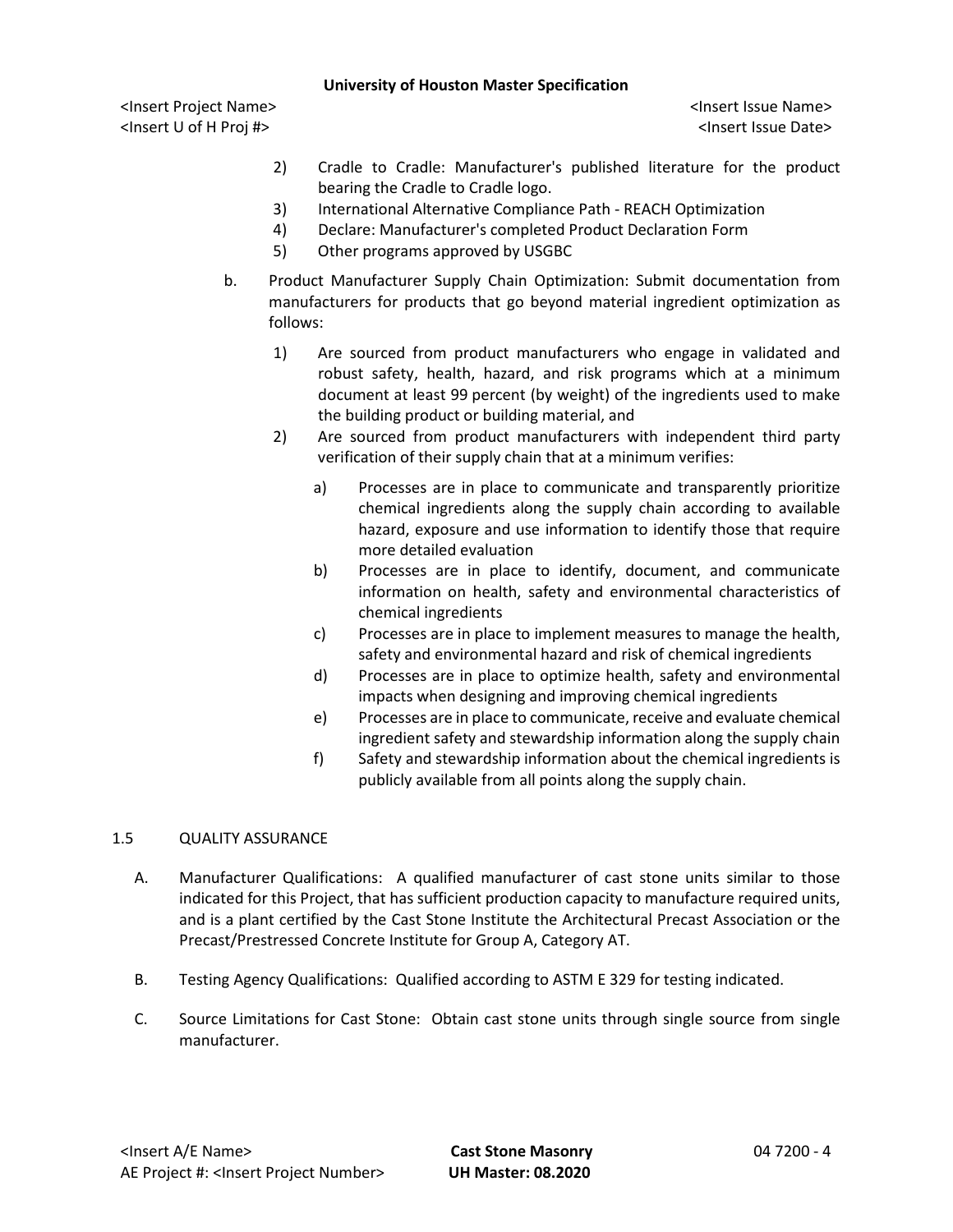<Insert Project Name> <Insert Issue Name> <Insert U of H Proj #> <Insert Issue Date>

## 1.6 DELIVERY, STORAGE, AND HANDLING

- A. Coordinate delivery of cast stone with unit masonry work to avoid delaying the Work and to minimize the need for on-site storage.
- B. Pack, handle, and ship cast stone units in suitable packs or pallets.
	- 1. Lift with wide-belt slings; do not use wire rope or ropes that might cause staining. Move cast stone units, if required, using dollies with wood supports.
	- 2. Store cast stone units on wood skids or pallets with nonstaining, waterproof covers, securely tied. Arrange to distribute weight evenly and to prevent damage to units. Ventilate under covers to prevent condensation.

## PART 2 - PRODUCTS

## 2.1 CAST STONE MATERIALS

- A. Portland Cement: ASTM C 150, for Units Type I for Mortar Type I or II, containing not more than 0.60 percent total alkali when tested according to ASTM C 114. Provide natural color or white cement as required to produce cast stone color indicated.
- B. Coarse Aggregates: Granite, quartz, or limestone complying with ASTM C 33; gradation and colors as needed to produce required cast stone textures and colors.
- C. Fine Aggregates: Natural sand or crushed stone complying with ASTM C 33, gradation and colors as needed to produce required cast stone textures and colors.
- D. Color Pigment: ASTM C 979, synthetic mineral-oxide pigments or colored water-reducing admixtures; color stable, free of carbon black, nonfading, and gaurnateed by manufacturer for resistance to lime and other alkalis. Amount of pigment not to exceed 10 percent by weight of cement used.
- E. Admixtures: Use only admixtures specified or approved in writing by Architect.
	- 1. Do not use admixtures that contain more than 0.1 percent water-soluble chloride ions by mass of cementitious materials. Do not use admixtures containing calcium chloride.
	- 2. Use only admixtures that are certified by manufacturer to be compatible with cement and other admixtures used.
	- 3. Water-Reducing Admixture: ASTM C 494/C 494M, Type A.
	- 4. Water-Reducing, Retarding Admixture: ASTM C 494/C 494M, Type D.
	- 5. Water-Reducing, Accelerating Admixture: ASTM C 494/C 494M, Type E.
- F. Reinforcement: Deformed steel bars complying with ASTM A 615/A 615M, Grade 60 (Grade 420). Use galvanized or epoxy-coated reinforcement when covered with less than 1-1/2 inches (38 mm) of cast stone material.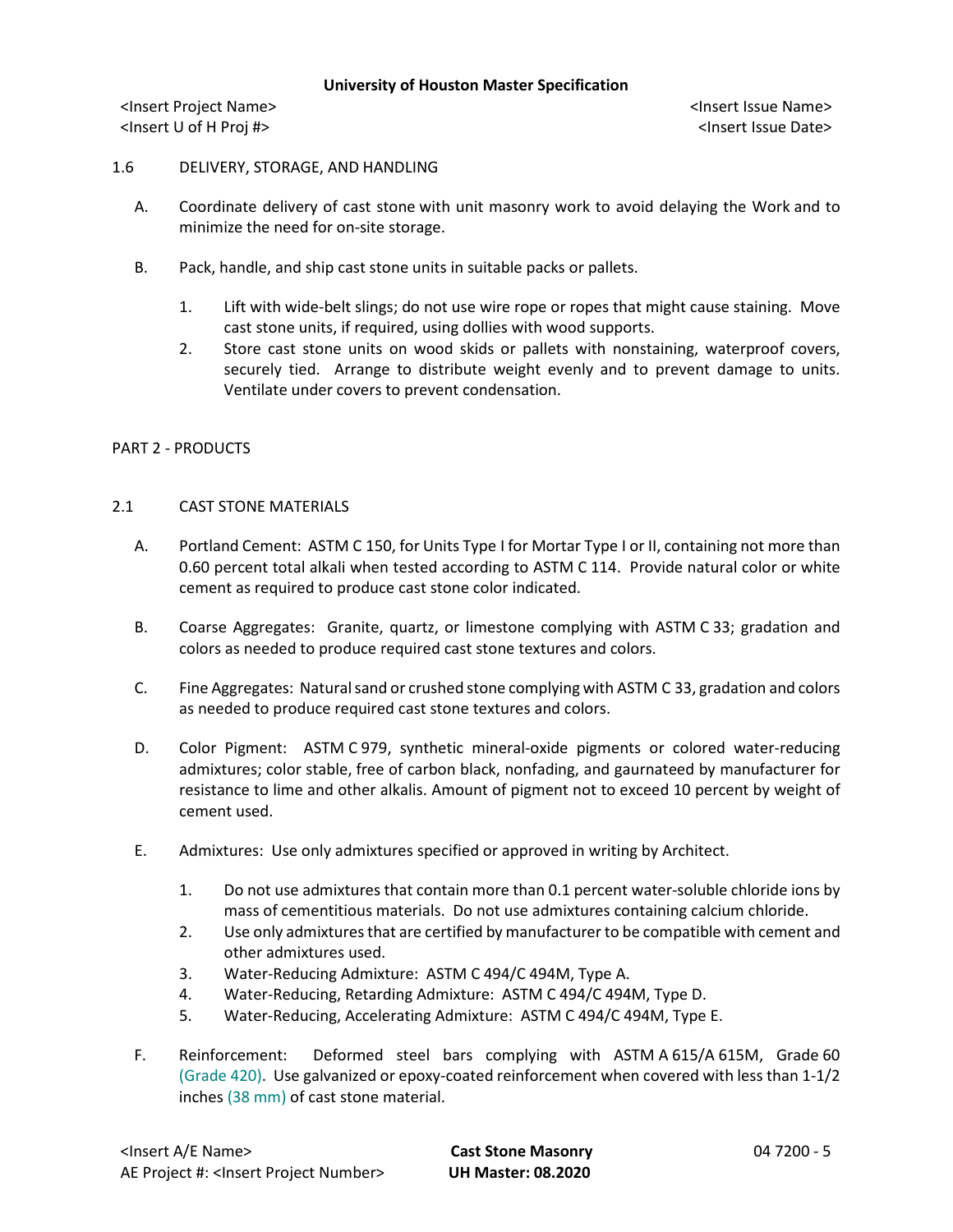<Insert Project Name> <Insert Issue Name> <Insert U of H Proj #> <Insert Issue Date>

- 1. Epoxy Coating: ASTM A 775/A 775M.
- 2. Galvanized Coating: ASTM A 767/A 767M.
- 3. Touch-up cut ends with repair paint, MS DOD-P-21035 in 2 coats.
- G. Embedded Anchors and Other Inserts: Fabricated from stainless steel complying with Type 304
- H. Steel Welded Wire Reinforcement: ASTM A 185/A 185M and ASTM A 82, galvanized or epoxy coated.
- I. Shelf Angles and Similar Structural Items: Type 304 stainless steel, of all shapes and sizes as required for conditions.
- J. Mortar: Portland cement-lime, ASTM C 270, Type N. Do not use masonry cement.
- K. Sealant: As specified in Section 07 9200 "Joint Sealants."
- L. Cleaner: General-purpose cleaner designed for removing mortar and grout stains, efflorescence, and other construction stains from new masonry surfaces without discoloring or damaging masonry surfaces; approved for intended use by cast stone manufacturer and by cleaner manufacturer for use on cast stone and adjacent masonry materials.
- M. Water: Potable.

#### 2.2 CAST STONE UNITS

- A. Manufacturers: Subject to compliance with requirements, provide products by one of the following :
	- 1. Any current producer member of the Cast Stone Institute.
- B. Regional Materials: Cast stone units shall be manufactured within 500 miles (800 km) of Project site from aggregates and cement that have been extracted, harvested, or recovered, as well as manufactured, within 500 miles (800 km) of Project site.
- C. Provide cast stone units complying with ASTM C 1364 using either the vibrant or wet-cast method.
- D. Fabricate units with sharp arris and accurately reproduced details, with indicated texture on all exposed surfaces unless otherwise indicated.
	- 1. Wash or slope exposed horizontal surfaces 1:12 to drain unless otherwise indicated.
	- 2. Provide raised fillets at backs of sills and at ends indicated to be built into jambs.
	- 3. Provide drips on projecting elements unless otherwise indicated.
	- 4. Make openings for installation of work of other trades, in accordance with approved shop drawings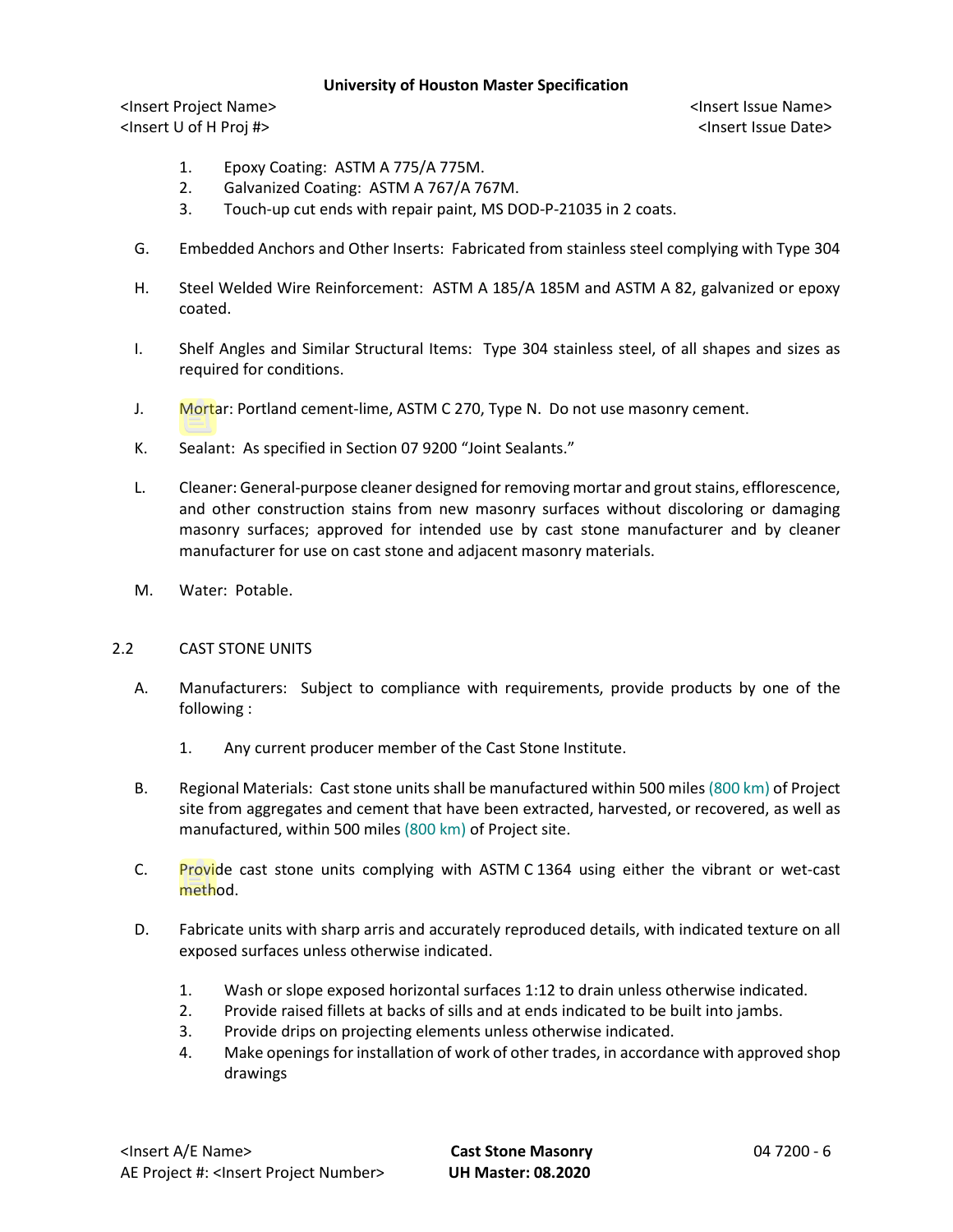<Insert Project Name> <Insert Issue Name> <Insert U of H Proj #> <Insert Issue Date>

- E. Fabrication Tolerances:
	- 1. Variation from any Dimension, Including Bow, Camber, and Twist: Maximum of plus/minus 1/8 inch (3 mm) or length divided by 360, whichever is greater, but not more than  $\frac{1}{4}$  inch (6 mm).
- F. Remove cement film from exposed surfaces before packaging for shipment.
- G. Color and Texture: Cast stone shall be mixed thoroughly dry as follows: One (1) sack Atlas White Portland Cement with one (1) oz. of Lambert Bright Yellow Color. After blending the above, use the following mixture: Four (4) parts "Big Sandy" sand to one (1) part of blended cement color mixture. Fine grained texture, with no bugholes, air voids, or other surface blemishes visible from distance of 20 feet (6 meters).
- H. Compressive Strength: As specified in ASTM C 1364; calculate strength of pieces to be field cut at 80 percent of uncut piece.
- I. Properties:
	- 1. Compressive strength: wet and dry, ASTM C1194: Minimum 6,500 psi at 28 days.
	- 2. Water Absorption: 48-hour cold water absorption in accordance with ASTM C1195 (Method A): Maximum 5 percent.
	- 3. Water Absorption: 48-hour cold water/5 hour boil absorption in accordance with ASTM C1195 (Method B): Maximum 8 percent.
	- 4. Air entrainment, ASTM C185: 5 to 7-percent.
- J. Reinforcement: Provide reinforcement only as required for structural applications or when necessary for safe handling to comply with ACI 318.
	- 1. Pieces more than 12 inches (305 mm) wide: Provide full length two-way reinforcement of cross-sectional area not less than 0.25 percent of unit cross-sectional area.
	- 2. Provide a minimum of 1-1/2 inches of cast stone material as concrete cover.
	- 3. Do not place reinforcing steel directly at lift lines, and fully consolidate material around reinforcement.
	- 4. Where used, the area of reinforcement in panels shall not be less than  $\frac{1}{4}$  percent of the cross sectional area.
	- 5. Avoid placing reinforcement in the transverse direction of slender pieces (less than 24 inches in width). Highlight placement of transverse reinforcement on shop drawings.
	- 6. Do not use three dimensional reinforcing cage assemblies with stirrups when fabricating cast stone using the VDT method.

# 2.3 ACCESSORIES

- A. Anchors: Type and size indicated, fabricated from stainless steel complying with ASTM A240/A240M, ASTM A276, or ASTM A666, Type 304.
- B. Dowels: Round steel bars complying with ASTM A36/A36M or ASTM A615/A615M, 1/2-inch diameter, and hot-dip galvanized to comply with ASTM A123/A123M.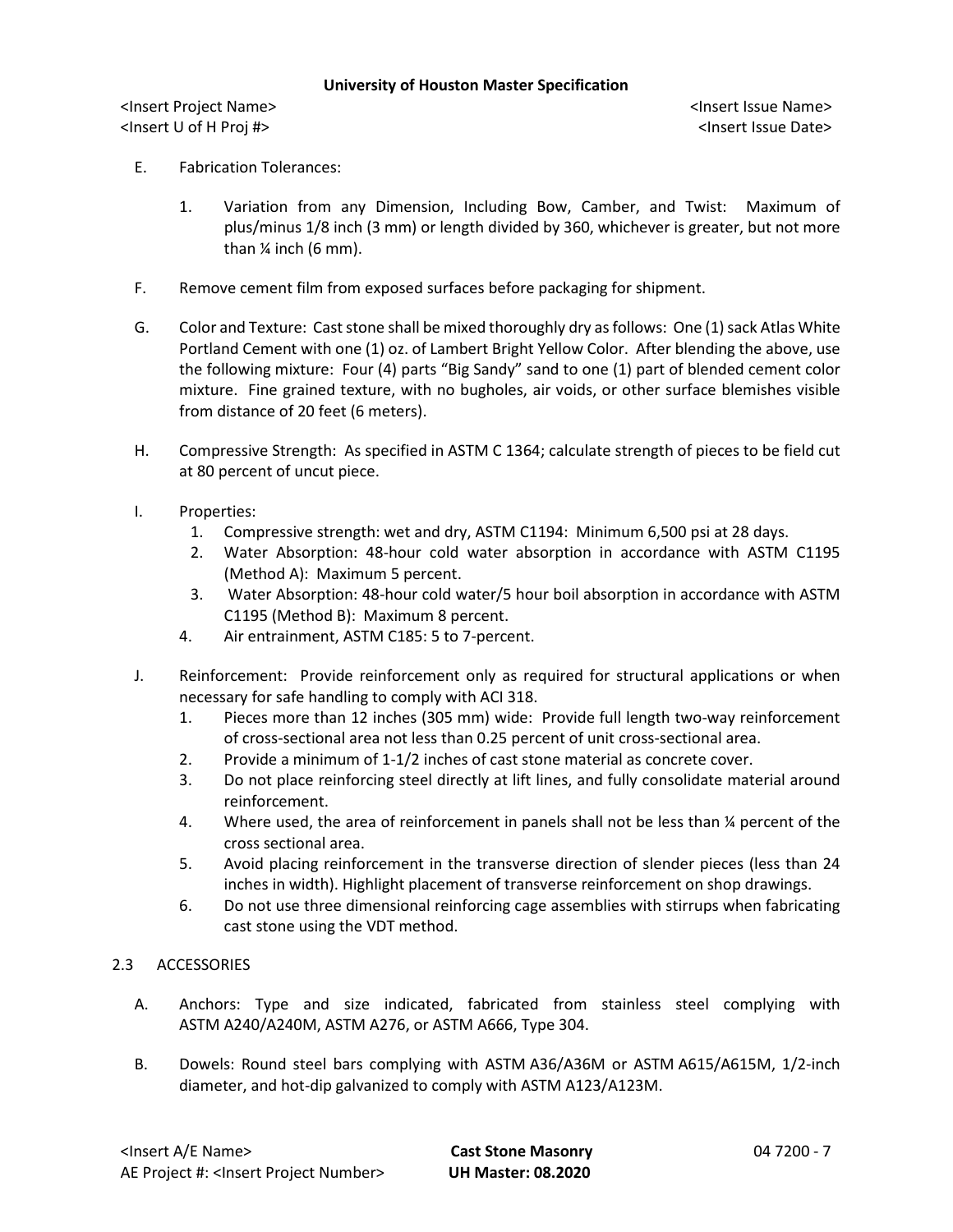<Insert Project Name> <Insert Issue Name> <Insert U of H Proj #> <Insert Issue Date>

- A. Proprietary Acidic Cleaner: Manufacturer's standard-strength, general-purpose cleaner designed for removing mortar/grout stains, efflorescence, and other construction stains from new masonry surfaces without discoloring or damaging masonry surfaces; expressly approved for intended use by cast stone manufacturer and expressly approved by cleaner manufacturer for use on cast stone and adjacent masonry materials.
	- 1. Use in strict accordance with manufacturer's directions.
	- 2. Do not use prior to performing accepted sample area.
	- 3. Do not vary from approved application, dilution, or dwell time without specific direction from Architect.
	- 4. Comply with all safety and protection requirements.
	- 5. Manufacturers:
		- a. Diedrich Technologies, Inc.
		- b. EaCo Chem, Inc.
		- c. ProSoCo, Inc.

## PART 3 - EXECUTION

## 3.1 EXAMINATION

- A. Examine substrates and conditions, with Installer present, for compliance with requirements for installation tolerances and other conditions affecting performance of work.
- B. Prior to setting, clean cast stone surfaces that have become dirty or stained to remove soil, stains, stone dust, and foreign material. Clean cast stone by thoroughly scrubbing with fiber brushes followed by a thorough drenching with clear water. Use only mild cleaning compounds that contain no caustic or harsh filler or abrasives.
- C. Proceed with installation only after unsatisfactory conditions have been corrected.
- D. Cutting and Shaping: Do not cut or shape cast stone in the field. If a unit is improperly cast, have it factory recast. For very special conditions the Architect/Engineer may permit cutting if the cut end is fully concealed or embedded.
	- 1. Use high-speed cutting equipment, grinders, and appropriate masonry files to cut and smooth edges of units as necessary, subject to the Architect/Engineer's acceptance of methods and results.
	- 2. Where field cut units have exposed the ends of reinforcing, prepare these ends as follows:
		- a. Grind back end of reinforcing to a point recessed at least  $\frac{1}{2}$ -inch into the surface of unit.
			- b. Touch-up end of reinforcing in recess with galvanizing repair paint in 2 coats, being careful not to get paint on sides of recess. This is not required for stainless steel reinforcing.
	- 3. Patching units is not acceptable. Remake units if they are damaged.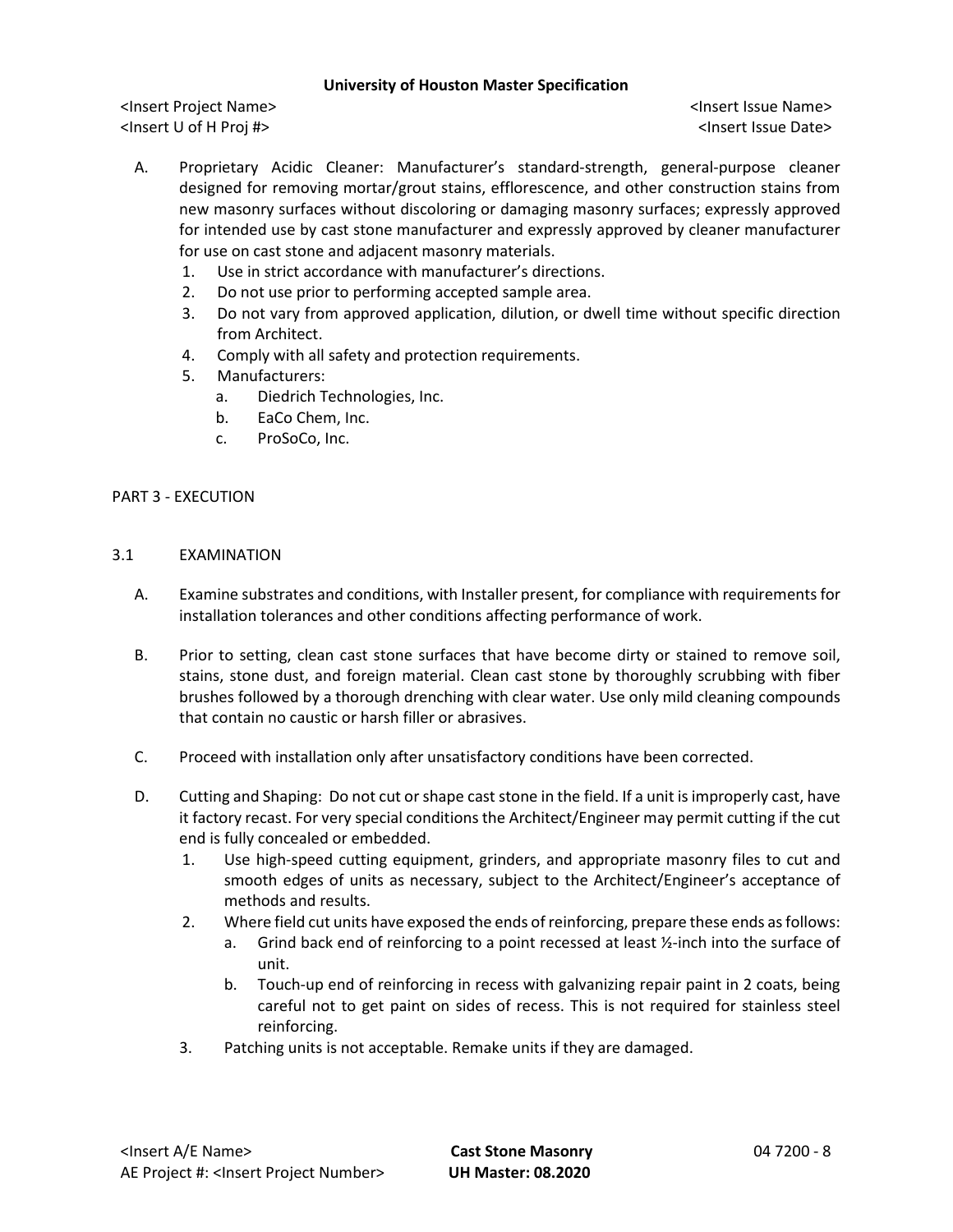<Insert Project Name> <Insert Issue Name> <Insert U of H Proj #> <Insert Issue Date>

## 3.2 SETTING CAST STONE IN MORTAR

- A. Install cast stone units to comply with requirements in Section 04 2000 "Unit Masonry."
- B. Set cast stone as indicated on Drawings. Set units accurately in locations indicated with edges and faces aligned according to established relationships and indicated tolerances.
	- 1. Install anchors, supports, fasteners, and other attachments indicated or necessary to secure units in place.
	- 2. Coordinate installation of cast stone with installation of flashing specified in other Sections.
	- 3. Fill dowel holes, slots, kerfs, and other anchor penetrations into the cast stone with sealant or mortar. Do not use non-shrink grout.
- C. Wet joint surfaces thoroughly before applying mortar or setting in mortar.
- D. Set units in full bed of mortar with full head joints unless otherwise indicated.
	- 1. Set units with joints 1/4 to 3/8 inch (6 to 10 mm) wide unless otherwise indicated.
	- 2. Build anchors and ties into mortar joints as units are set.
	- 3. Fill dowel holes and anchor slots with mortar.
	- 4. Fill collar joints solid as units are set.
	- 5. Build concealed flashing into mortar joints as units are set.
	- 6. Keep head joints in coping and other units with exposed horizontal surfaces open to receive sealant.
	- 7. Keep joints at shelf angles open to receive sealant.
- E. Tool exposed joints slightly concave when thumbprint hard, using a jointer larger than joint thickness unless otherwise indicated, or rake back mortar joints and prepare for sealant installation at locations indicated in Drawings.
- F. Curing: Keep mortar damp until cured, not less than 7 days.
	- 1. Hairline cracking within the joint or bond line separation at the edge of the joint is not acceptable. Completely remove such joints and reinstall.
	- 2. Remove all traces of surplus mortar as the work progresses.
- G. Provide sealant joints at copings and other horizontal surfaces, at expansion, control, and pressure-relieving joints, and at locations indicated.
	- 1. Keep joints free of mortar and other rigid materials.
	- 2. Build in compressible foam-plastic joint fillers where indicated.
	- 3. Form joint of width indicated, but not less than 3/8 inch (10 mm).
	- 4. Prime cast stone surfaces to receive sealant and install compressible backer rod in joints before applying sealant unless otherwise indicated.
	- 5. Prepare and apply sealant of type and at locations indicated to comply with applicable requirements in Section 07 9200 "Joint Sealants."